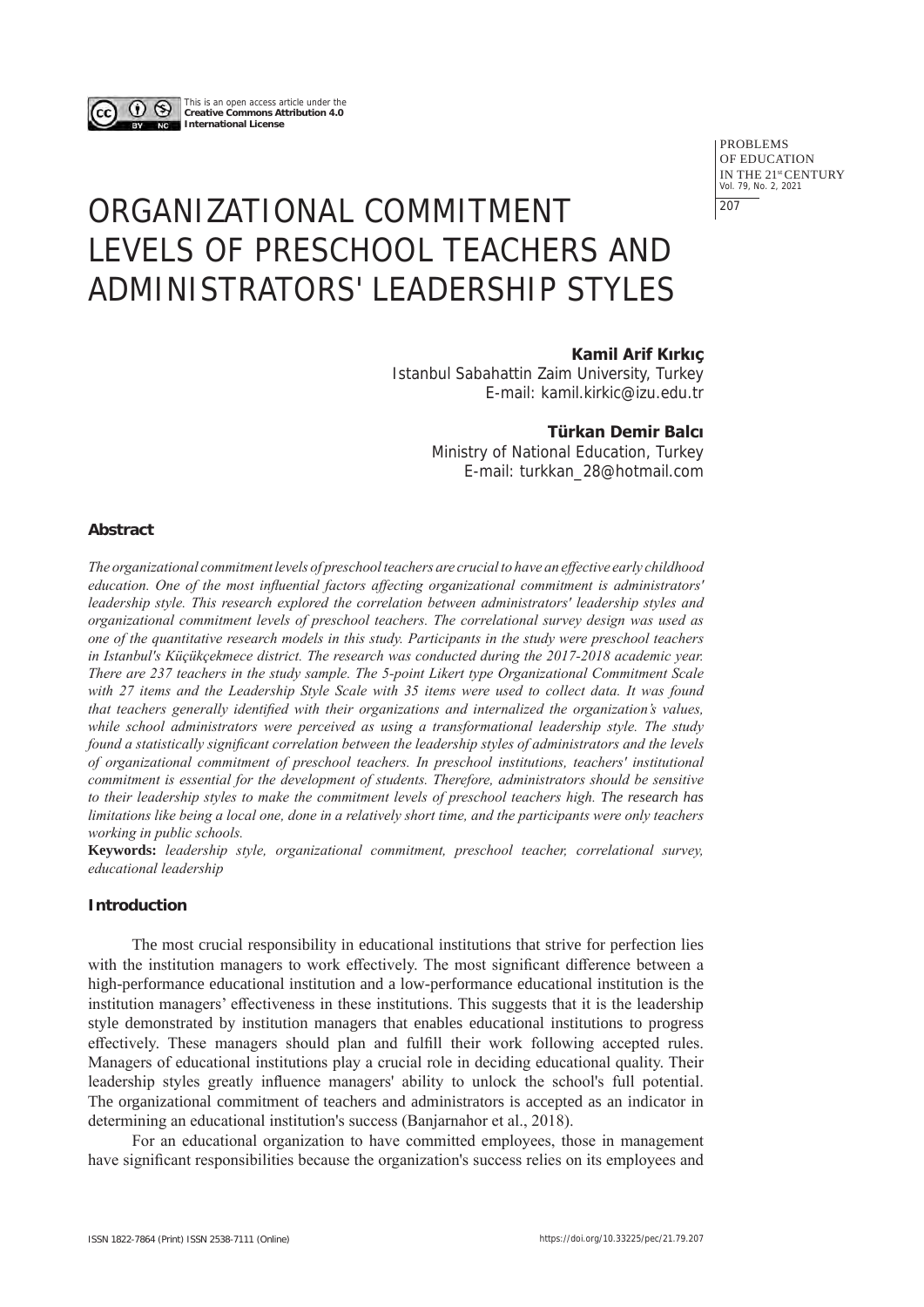PROBLEMS OF EDUCATION IN THE 21st CENTURY Vol. 79, No. 2, 2021 208

is directly related to management's level of influence and authorization. The more effective the leader is in communicating the duties and objectives of the institution to the employees, the more successful those people will be in adapting to the corporate atmosphere (Avcı, 2015, p.88).

In an educational institution, administrators and teachers influence each other. Through this interaction, school administrators must play an active role in achieving the institution's goals, increasing teachers' affiliation to the institution, addressing the situations that teachers want, and impacting them. From another perspective, organizational commitment means embracing the organization's interests and success in all its effectiveness (İbicioğlu, 2000). Leadership behavior was also stated as a factor in studies conducted to determine the factors affecting organizational commitment (Çetin, 2004). According to some researchers, the behaviors and practices of those acting as leaders affect employees' organizational commitment.

#### *Research Focus*

Employees show low commitment to an organization when they believe leaders are not helpful (Zangora, 2001). Due to the essential connection between organizational commitment and the leadership styles owned by administrators, different leadership styles should be evaluated to examine the commitment levels of all employees. Leadership approaches cannot be separated from the social and political characteristics of society. A successful leader examines the social structure and acts following its social and cultural features. A leader should consider the institution's diversity as part of its wealth and work to unite all aspects. A leader must influence all people, have good communication skills, have a holistic approach, know the strengths and weaknesses of employees, have a positive approach, be fair, and make decisions guided by equality criteria (Kantos, 2011).

The importance of leadership has been highlighted and expressed in terms of the leadership styles best suited to preparing the ground for achieving organizational goals and self-sacrificing work within an institution (Abasilim et al., 2019). The leader and their employees influence each other. When the leader's influence varies according to the individual characteristics of the audience, one should look at the quality of the leader and the qualities of the employees. While the leadership and management approach of the 19th Century was based on a structure of tradition, new approaches to leadership have arisen, which are very different (Yıldırım, 2006). Transformational leadership, sustaining leadership, and laissez-faire leadership are the three types of leadership defined by researchers (Yalçın, 2014).

The transformational leader attaches importance to new approaches and focuses on explaining the organization's mission. This type of leader attempts to remain loyal to his ideals and create reliability, honesty, and respect. A transformational leader has high performance, broad experience, and adequate working power, which differs from managerial behavior based on tradition. They are also less confused about tasks. In short, transformational leaders exhibit the behaviors, values, and ideals of a leader (Hoşcan et al., 2004). Transformational leaders work on adding value to the community's goals beyond their own individual goals. School administrators who exhibit transformational leadership behavior create trust, respect, cooperation, high motivation, and loyalty among their employees (Gardner, 2018). Past studies report that transformational leadership is more effective, productive, and innovative. Through transformational leadership in educational institutions, an effort is made to satisfy employees, to bring them together in a shared vision, and to act in line with common goals (Chiun Lo et al., 2009).

In transactional leadership, employees are rewarded if they comply with the operational standards, focus on achieving institutional goals, and complete their work. It is a form of leadership that is supported by bureaucratic supervision and forms a legally determined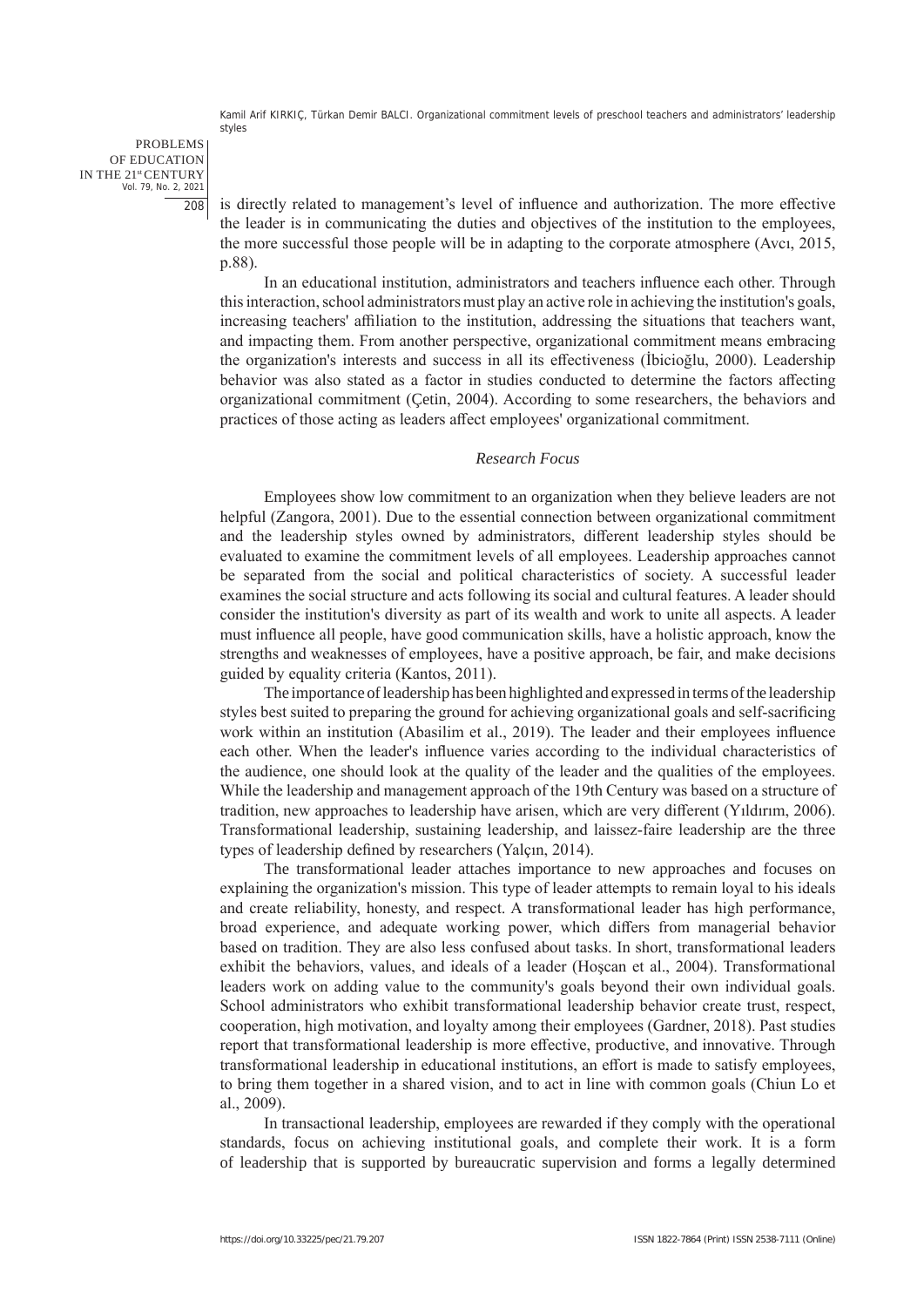> PROBLEMS OF EDUCATION IN THE 21st CENTURY Vol. 79, No. 2, 2021 209

position of duty, stating that problems may arise if tasks are not completed (Özgener & Kılıç, 2009). A transactional leader enables employees to work by making positive use of their past experiences or to make them more useful. Less attention is paid to employees being productive and innovative. Besides hard and disciplined work, such leaders tend to be tolerant, wise, and satisfied when work progresses according to the organizational plan and discipline (Eren, 2018).

The liberal leader offers endless rights to employees and prepares an environment for them to act independently. These leaders refrain from giving feedback to their employees by avoiding openly speaking up regarding events and situations that matter. Such leaders want to maintain existing conditions in the institution (Akan et al., 2017). According to this approach, a leader is the person who least deserves the right to lead. Leaders allow employees to work in line with their strengths and exhibit behaviors that allow them to make their goals and arrangements in line with their individual resources. In other words, leaders who allow complete freedom do not claim rights and empower employees (Karip, 1998).

While it is accepted that the concept of organizational commitment defines the relationship between the organization and its functions, discussion continues about the nature of the concept. Organizational commitment, organizational psychology, and organizational behavior are topics that are continually increasing in the literature. Both theoretical and practical efforts have been taken in increasing interest in organizational commitment in order to reveal results and expectations. The organizational commitment process helps recognize hidden meanings for employees (Okçu, 2011). Organizational commitment is defined as the relative strength of an individual's participation in a particular organization and how they identify with the organization. Organizational commitment is about adopting organizational values, being committed to the organization, and having the desire to participate in the work that needs to be done. As seen in the literature, organizational commitment comprises at least three elements (Çokluk & Yılmaz, 2010).

- 1. A strong belief in, and a recognition/acknowledgment of, the goals and values of the organization,
- 2. Putting in significant effort for the organization,
- 3. Remaining as a member of the organization.

Organizational culture and organizational commitment are two integrated concepts. Since organizational commitment is employees' adoption of organizational culture, values, and goals, the organizational culture is critical for those organizations to have a high level of commitment. This suggests that by ensuring the desire of new members of an organization to be a part of the organizational culture, its expectations will be met. Success is achieved when organizational culture is accepted and adopted by employees (Erceylan, 2010).

Organizational commitment is classified as affective commitment, continuance commitment, normative commitment (Allen &Meyer, 1990, p.3). These conceptual structures refer to the link between the organization and the employee. Affective commitment, where employees desire to remain in the organization, develops from their positive experiences. Employees' needs determine continuance commitment in terms of the social and economic cost of leaving the organization. In addition, normative commitment is the employees' feeling that it is necessary to remain in the organization (Türkmen, 2016).

Compliance, recognition, and internalization are the three dimensions of organizational engagement. Individuals have adopted the organization's goals and authority to receive incentives or avoid punishment (O'Reily & Chatman, 1986, p. 493). Celep (2014, p. 16) has stated that compliance in such situations occurs when employees go beyond the expectations of others in order to achieve the awards, they deem personally necessary. Individuals behave out of necessity, not because they believe in the organization. Harmony is always imperative. Managers may use their authority to ensure that employees carry out their requests, so employees must obey. However, such compliance is done reluctantly. According to Handy, this type of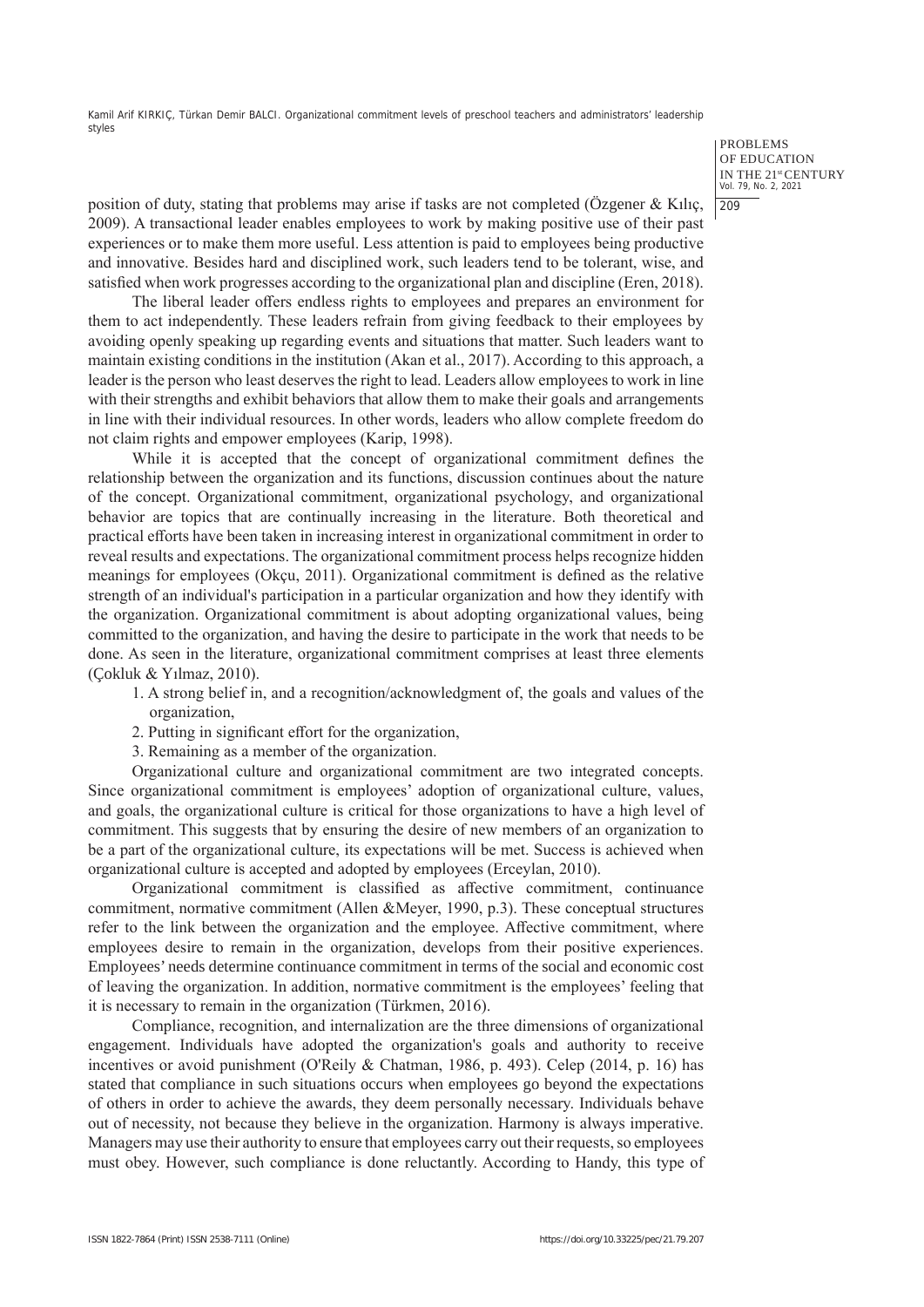PROBLEMS OF EDUCATION IN THE 21st CENTURY Vol. 79, No. 2, 2021 210

adaptation brought about by necessity has been based on control rather than trust and eliminates the individual's right to choose (cited in Balay, 2000, p.104). In schools where altruism and selfsacrifice are expected, teachers do not feel a commitment to the organization, which negatively affects the educational activities, quality, and effectiveness of schools (İmamoğlu, 2011, p.29). The administrators and educators of institutions with high organizational commitment create a reliable and successful working atmosphere, the execution of sustainable studies, the desired level of individual and academic progress, and the training of self-confident and self-accepting people. These administrators and educators increase their employees' commitment to their organizations, support their personal development through proper study, provide more support and innovative studies to students, and allocate more time to the institution. These behaviors also contribute to the success of the institution (Avcı, 2017, p.67).

Internalization, the final element of commitment, is the harmony of personal and organizational values and the effect of organizational values on employees' behavior. For internalization, the individual must voluntarily accept and adopt organizational values as their values, without elements of coercion. Therefore, internalization includes normative commitment (Balcı, 2003). This type of commitment is most helpful to organizations because internalization is independent of the origin of the source of influence. However, there is less chance of success, and it takes a longer time to develop. When internalization occurs, it is not necessary to find new resources to convince employees continually. With this commitment, employees accept the new ideas, developments, and behavior as their own (Balay, 2000). According to Heidmets and Liik, the leadership styles of administrators can be a factor in determining teachers' commitment to school and their emotional attachment to the school (2014). In some research studies, it was found that teacher commitment was linked explicitly to principals' leadership behaviors (Da'as, 2020; Freeman & Fields, 2020; Griffioen & de Jong, 2017).

#### *Research Aim and Research Questions*

This study aimed to search the correlation between the leadership styles of administrators in terms of the perceptions of preschool teachers and the levels of organizational commitment of preschool teachers. The key research question was whether there was a correlation between administrators' leadership styles according to preschool teachers' perceptions and preschool teachers' organizational commitment levels. To this end, the study sought to find answers to the following questions:

- a) What is the level of teachers' organizational commitment?
- b) According to teachers' perceptions, what kind of leadership styles do school administrators show?
- c) Is there a significant correlation between the leadership styles of school administrators and the organizational commitment of teachers?
- d) Do leadership styles of administrators predict the organizational commitment of preschool teachers?

## **Research Methodology**

## *General Background*

The research was carried out by using the relational survey model in order to determine the correlation between the levels of the organizational commitment of teachers and the leadership styles of school administrators. Survey models attempt to explain an existing situation in the past or present. The survey model is the arrangements made on the entire group or a sample to reach a general judgment about many elements of the whole group (Karasar, 2017). The research was conducted in the 2017-2018 academic year. The total duration for the research was eight months.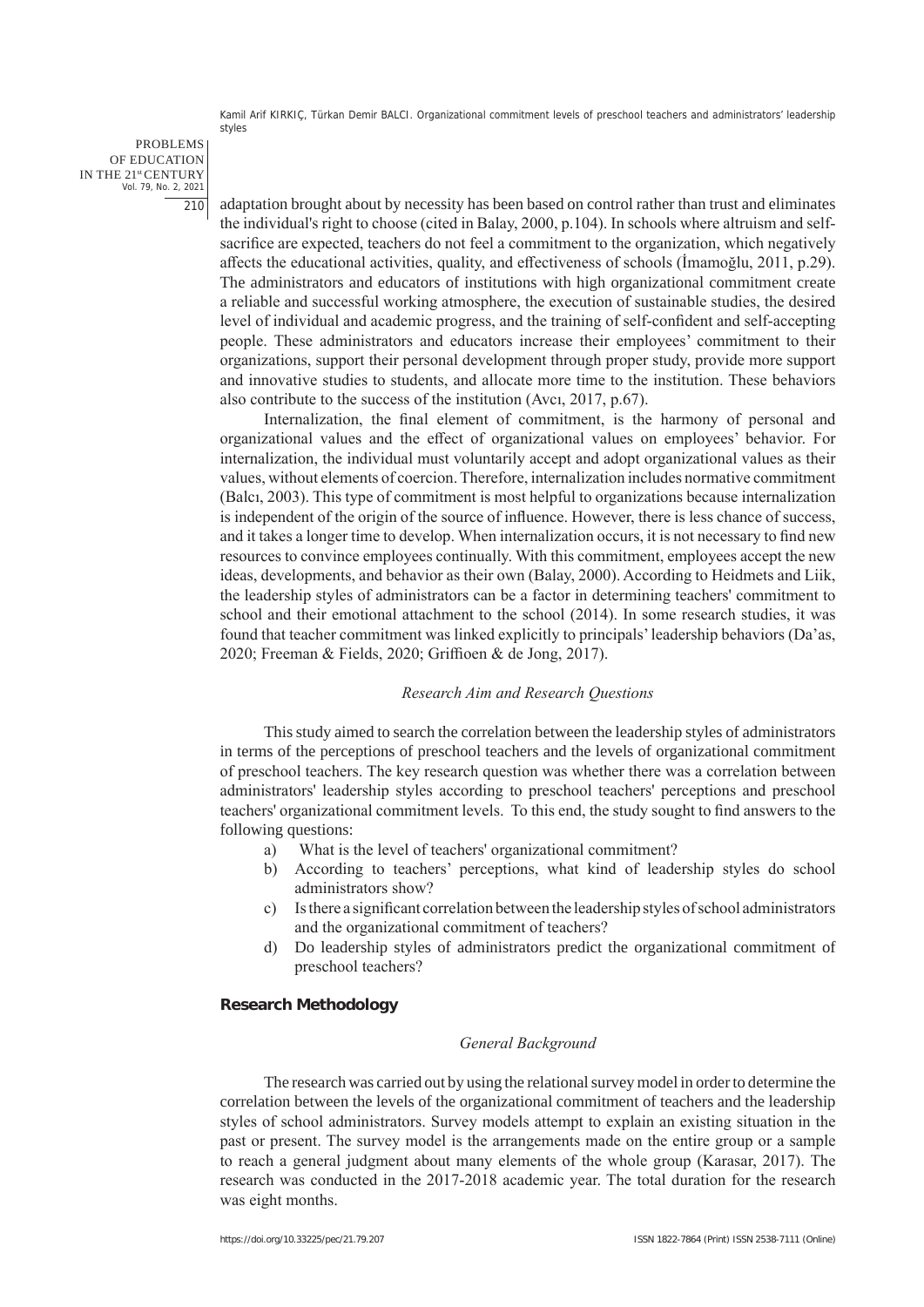#### *Sample*

PROBLEMS OF EDUCATION IN THE 21st CENTURY Vol. 79, No. 2, 2021 211

The population of the research were 596 teachers working in the independent public kindergartens in the Küçükçekmece district of Istanbul and as well as in the kindergartens within public primary, secondary, and high schools. The number of teachers to be sampled was calculated to be at least 234 within a 95% confidence level and a 5% margin of error. The calculation was done by using the Raosoft sample size calculator (Raosoft, 2018). The sample consists of 237 teachers, and they were selected through a random sampling method from among 596 teachers. Of the teachers in the sample group, 55 (23.2%) were in the 25 and under-age group, 84 (35.4%) in the 26-30 age group, 54 (22.8%) in the 31-35 age group, 44 (18.6%) in the 36 and over age group. Of them, 145 teachers (61.2%) work in independent kindergarten, and 92 (38.8%) in kindergarten within primary, secondary, and high schools. One hundred and sixty-one of the teachers (67.9%) worked for 1-3 years at their current school, and 76 (32.1%) have worked for four years or more. Necessary permissions were obtained from the Ministry of Education. Verbal consent was obtained from the participants. They were told that they could stop answering the questionnaires and participate in the study if they were not volunteers anymore.

## *Instrument and Procedures*

The questionnaire to collect the research data includes the "Organizational Commitment Scale", first developed by Balay (2000). The scale consists of three sub-dimensions, compliance, identification, and internalization. It was prepared as a 5-point Likert type rating from (1) Strongly Disagree to (5) Very Strongly Agree. The compliance sub-dimension of the organizational commitment scale consists of items 1-8, the identification sub-dimension contains items 9-16, and the internalization sub-dimension contains items 17-27. Analyses can be made on factor scores for three factors in the scale, and a single score cannot be obtained from the scale. In the study, the Cronbach's alpha reliability coefficient was calculated as .82 for the compliance sub-dimension, .90 for the identification sub-dimension, and .90 for the internalization sub-dimension.

The second scale that the research employed was the "Leadership Style of School Administrators Scale," developed by Akan, Yıldırım, and Yalçın (2014). The scale is prepared as a 5-point Likert type scale rating from (1) Strongly Disagree to (5) Strongly Agree. The scale consists of three sub-dimensions: transformational leadership style, transactional leadership style, and laissez-faire leadership style. Cronbach's alpha reliability coefficient was .95 for transformational leadership, .65 for transactional leadership, and .87 for laissez-faire leadership.

#### *Data Analysis*

The data obtained in the study was coded and loaded into the computer and analyzed using the "SPSS 25.0 for Windows" statistical program. The skewness and kurtosis values were used to determine whether the data had a normal distribution. The values were determined as 1.00 and 1.15 in the "compliance" sub-dimension of the organizational commitment subdimension, -.57 and .11 in the "identification" sub-dimension, -.40 and .76 in the "internalization" sub-dimension, and -.63 and 1.25 in the whole organizational commitment scale. The "transformational leadership" sub-dimension of the leadership styles of school administrators was calculated as -.43 and .59, the " transactional leadership" sub-dimension as .04 and .35, and the " laissez-faire leadership" sub-dimension as .64 and .60. These were accepted as normal distribution because Tabachnick and Fidell (2013) accept the data distribution as normal when the skewness and kurtosis values are within the range of  $\pm$  1.5. According to George and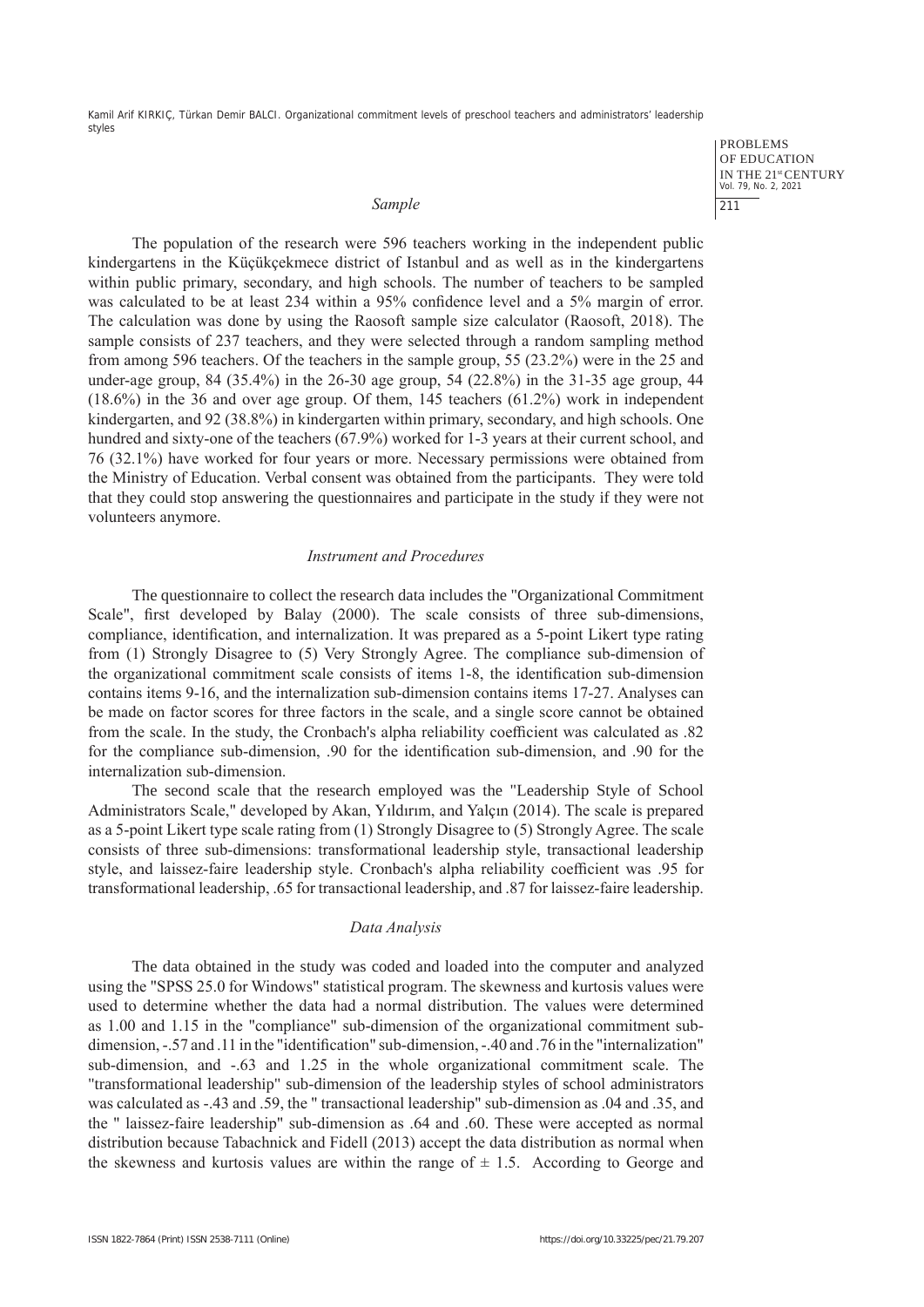PROBLEMS OF EDUCATION IN THE 21st CENTURY Vol. 79, No. 2, 2021 212

Mallery (2010), the skewness and kurtosis values being within  $\pm 2$  intervals is acceptable for normality. Based on these expressions, the distribution is accepted as normal.

Pearson Product Moment Correlation Analysis was used to determine the correlation between preschool teachers' organizational commitment and school administrators' leadership style. Regression analysis was conducted to determine to what extent the leadership styles of school administrators affect teachers' organizational commitment.

## **Research Results**

# *Leadership Styles of Administrators According to Preschool Teachers' Perceptions And Organizational Commitment Levels of Preschool Teachers*

As can be seen in Table 1, organizational commitment levels of preschool teachers are primarily in the "internalization" sub-dimension, followed by the "identification" sub-dimension, and the least in the "compliance" sub-dimension. Organizational commitment perceptions of teachers are at the level of "absolutely disagree" in the "compliance" sub-dimension; "I agree" in the "identification" sub-dimension; and "I agree" in the "internalization" sub-dimension.

#### **Table 1**

Arithmetic Average and Standard Deviation Values of the Organizational Commitment Scale Sub-Dimensions

| <b>Dimensions</b> | М    | SD   |
|-------------------|------|------|
| Compliance        | 1.74 | 0.59 |
| Identification    | 3.81 | 0.77 |
| Internalization   | 3.89 | 0.60 |

Table 2 shows the Leadership Styles Scale Sub-Dimensions. As shown in Table 2, according to the perceptions of the teachers, school administrators mostly have a "transformational leadership" style ( $M = 4.08$ ), then a "transactional leadership" style ( $M = 2.57$ ), and the least have a " laissez-faire leadership" style.  $(M = 1.93)$  according to the perceptions of the teachers. At the "I accept" level, the school administrators displayed "transformational leadership"; at the "indecisive" level, they displayed "transactional leadership"; and at the "disagree" level, they displayed "laissez-faire leadership".

#### **Table 2**

Arithmetic Average and Standard Deviation Values of School Administrators' Leadership Styles Scale Sub-Dimensions

| <b>Dimensions</b>           | М    | SD   |
|-----------------------------|------|------|
| Transformational Leadership | 4.08 | 0.59 |
| Transactional Leadership    | 2.57 | 0.61 |
| Laissez-Faire Leadership    | 1.93 | 0.68 |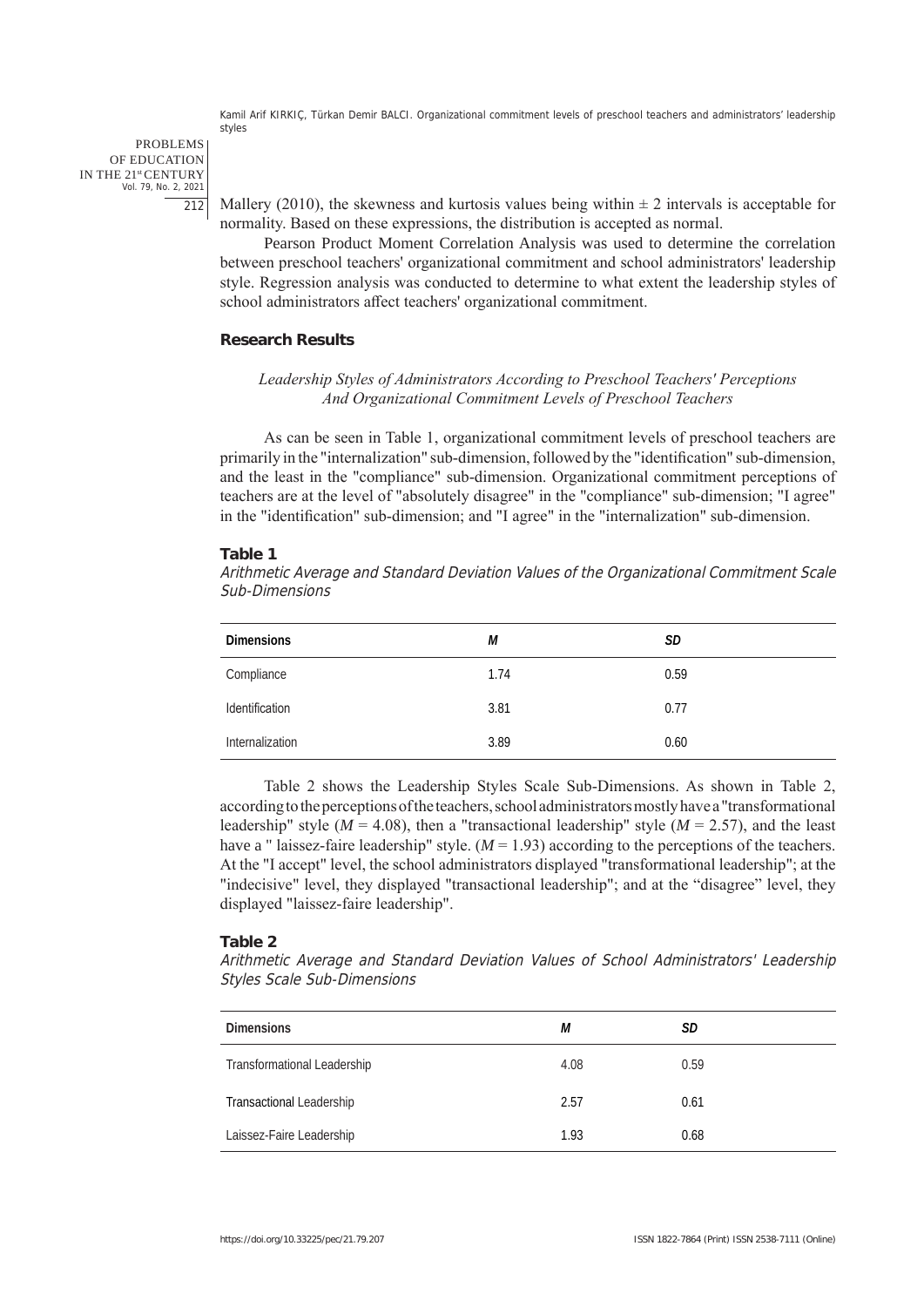> PROBLEMS OF EDUCATION IN THE 21st CENTURY Vol. 79, No. 2, 2021 213

# *Evaluation of the Correlation between the Administrators' Leadership Style and Preschool Teachers' Organizational Commitment*

Table 3 shows the result of the Pearson correlation analysis conducted to determine whether there is a statistically significant correlation between the sub-dimensions of the leadership styles scale of school administrators and the sub-dimensions of the organizational commitment scale. There was a statistically significant negative correlation between "transformational leadership" and "compliance" ( $r = -0.467$ ;  $p < 0.01$ ). There is a statistically significant positive correlation between "transformational leadership" and "identification" (*r* = .630; *p* <.01). There was a statistically significant positive correlation between "transformational leadership" and "internalization" ( $r = .514$ ;  $p < .01$ ). There was a statistically significant positive correlation between "transactional leadership" and "compliance" (*r* = .431; *p* <.01). There was a statistically significant negative correlation between "transactional leadership" and "identification" (*r* = -.385; *p* <.01). There was a statistically significant negative correlation between "transactional leadership" and "internalization" ( $r=$  -.266;  $p \le 01$ ). There was a statistically significant positive correlation between "laissez-faire leadership" and "compliance" (*r*= .487; *p* <.01). There was a statistically significant negative correlation between "laissez-faire leadership" and "identification" ( $r = -505$ ;  $p \le 01$ ). There was a statistically significant negative correlation between "laissez-faire leadership" and "internalization" ( $r = -1.399$ ;  $p < 0.01$ ).

## **Table 3**

Pearson Correlation Analysis Results Conducted to Determine the Correlation between Preschool Administrators' Leadership Styles and Teachers' Organizational Commitment

| <b>Dimensions</b>           |   | Compliance | <b>Identification</b> | Internalization |
|-----------------------------|---|------------|-----------------------|-----------------|
| Transformational Leadership |   | $-.467$    | .630                  | .514            |
|                             | р | .0001      | .0001                 | .0001           |
| Sustainable Leadership      |   | .431       | $-.385$               | $-266$          |
|                             | р | .0001      | .0001                 | .0001           |
| Laissez-Faire Leadership    |   | .487       | $-.505$               | $-399$          |
|                             | p | .0001      | .0001                 | .0001           |

## *Evaluation of School Administrators' Leadership Styles Predicting Preschool Teachers' Organizational Commitment*

A regression analysis was conducted to explore the prediction level of school administrators' leadership styles on organizational commitment levels of preschool teachers. The regression analysis in Table 4 reveals that transformational leadership style explains 22% of the total variance of the compliance dimension  $(R^2=218; p \lt 0.001)$  and 26% of the total variance of the internalization dimension ( $R^2 = 264$ ;  $p < 001$ ). Furthermore, the transformational leadership style explains 40% of the identification dimension's total variance (*R<sup>2</sup>* =.397; *p* <.001).

Transactional leadership style explains 19% of the total variance of compliance dimension of organizational commitment ( $R^2 = 186$ ;  $p < 001$ ), 15% of the total variance at the level of identification dimension ( $R^2 = 148$ ;  $p < 001$ ), and 7% of the total variance at the internalization dimension level  $(R^2 = 0.071; p < 0.001)$ .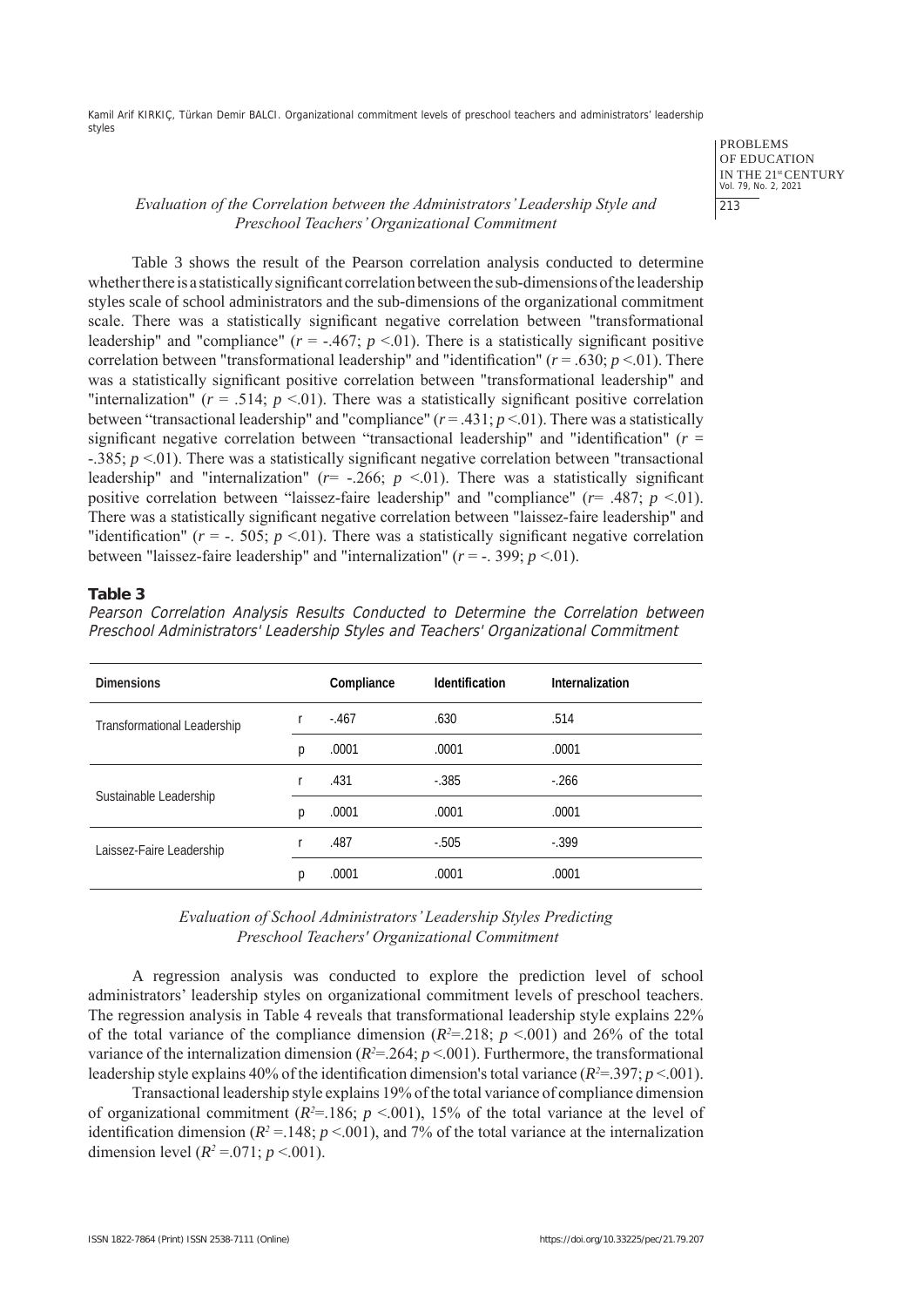PROBLEMS OF EDUCATION IN THE 21st CENTURY Vol. 79, No. 2, 2021 214

Laissez-Faire leadership style explains 24% of the total variance of compliance dimension of organizational commitment ( $R^2 = 237$ ;  $p < 001$ ), 26% of the total variance of identification dimension ( $R^2 = 255$ ;  $p < 001$ ), and 16% of the total variance at the internalization dimension  $(R^2=159; p \le 001).$ 

## **Table 4**

Regression Analysis Results Related to the Level of Leadership Styles of School Administrators Predicting Teachers' Organizational Commitment

| Independent Variable           | Dependent<br>Variable | B      | SE  | $(\beta)$ | R    | $R^2$ | F      | р    |
|--------------------------------|-----------------------|--------|-----|-----------|------|-------|--------|------|
| Transformational<br>Leadership | Compliance            | $-.47$ | .11 | $-.47$    | .467 | .218  | 65.456 | .001 |
|                                | Identification        | .82    | .07 | .63       | .630 | .397  | 154.93 | .001 |
|                                | Internalization       | .52    | .06 | .51       | .514 | .264  | 84.431 | .001 |
| Transactional<br>Leadership    | Compliance            | .42    | .06 | .43       | .431 | .186  | 53.686 | .001 |
|                                | Identification        | $-.49$ | .08 | $-39$     | .385 | .148  | 49.887 | .001 |
|                                | Internalization       | $-26$  | .06 | $-27$     | .266 | .071  | 17.858 | .001 |
| Laissez-Faire<br>Leadership    | Compliance            | .42    | .05 | .49       | .487 | .237  | 72.869 | .001 |
|                                | Identification        | $-.58$ | .06 | $-51$     | .505 | .255  | 80.606 | .001 |
|                                | Internalization       | $-.35$ | .05 | $-40$     | .399 | .159  | 44.576 | .001 |

## **Discussion**

The first question addressed what the level of teachers' organizational commitment was. Teachers' perceptions of organizational commitment were high in the internalization and identification sub-dimensions but were low in the compliance sub-dimension.

School administrators' leadership styles affect teachers' well-being, which contributes to their commitment to the school (Heidmets & Liik, 2014). In the study conducted in Estonian public schools, it was found that school administrators 'higher transformational leadership approach was closely related to the decrease in teachers' job quitting and burnout and thus the coat of arms of their commitment to the school (Heidmets & Liik, 2014).

The second question addressed what kind of leadership styles that school administrators showed according to teachers' perceptions. Findings showed that according to the teachers' perceptions, the transformational leadership style was the most common, the transactional leadership style was the second most common style, and the laissez-faire leadership style was the third most common style.

In order to increase teachers' commitment to the school, the management should support new teachers, especially when they are new to the profession. Supporting transformational leadership approaches will contribute to teachers' holding on to their institutions in the future (Kugiejko, 2015). According to the results of a meta-analytic study done by Kaya and Selvitopu (2017), especially teacher commitment would be increased if managers possessed transformational and instructional leadership styles. Considering that teachers who work with school administrators with supportive leadership have higher organizational commitment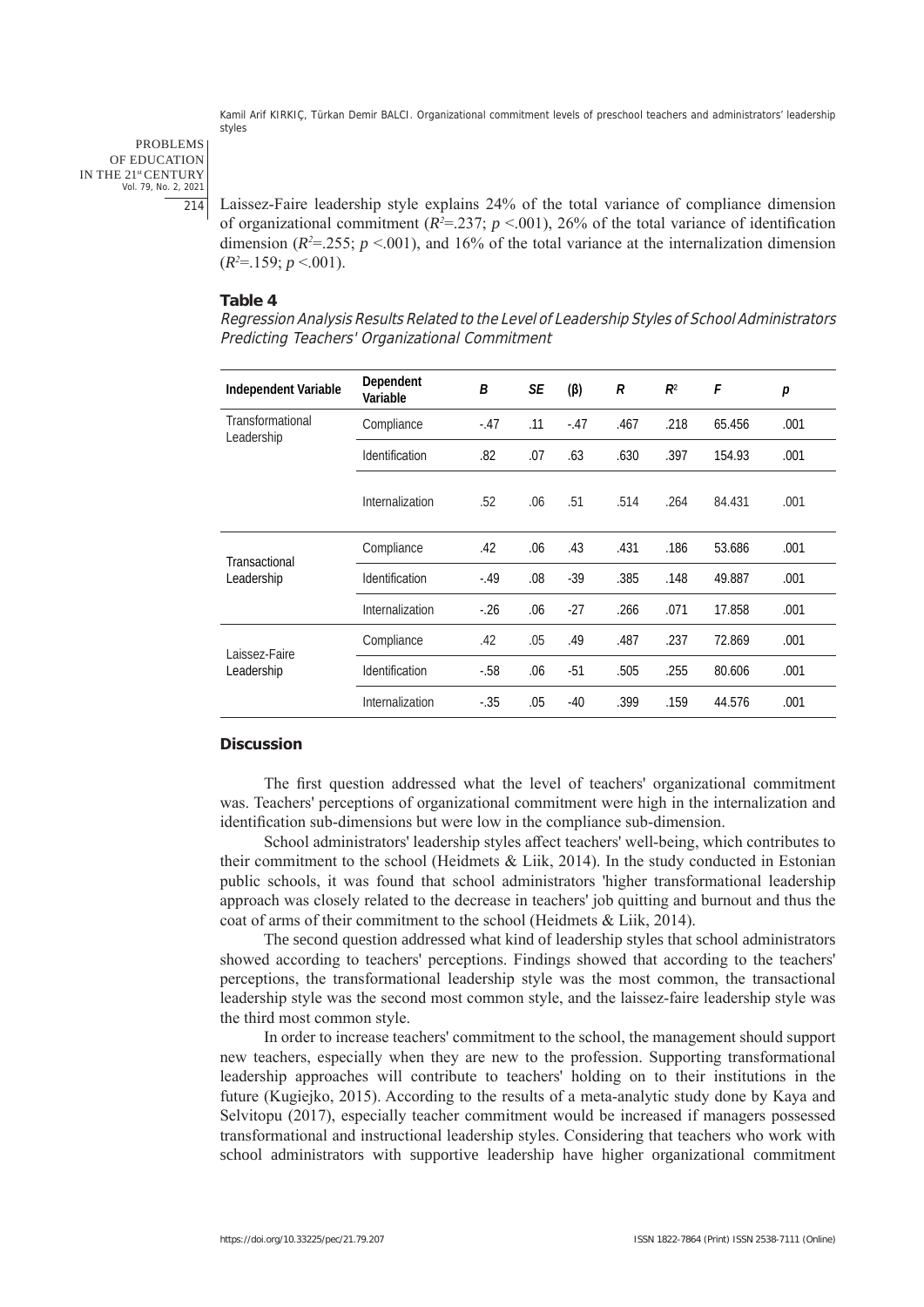> PROBLEMS OF EDUCATION IN THE 21st CENTURY Vol. 79, No. 2, 2021 215

levels, school administrators 'more supportive leadership will increase teachers' commitment to the school. (Çokluk & Yılmaz, 2010). Liu and Watson found that teachers' involvement in decision-making mechanisms was one of the factors that increased their commitment to school. Therefore, as transformational leaders, school leaders should consider teachers' involvement, particularly in matters related to instructional and teacher development. (2020). Only in this way can teachers' organizational commitment be strengthened and supported.

The third question of the research addressed whether there was a significant correlation between school administrators' leadership styles and preschool teachers' organizational commitment. Although there was a statistically significant negative correlation between transformational leadership and compliance, the correlation between transformational leadership and identification was a statistically significant positive one. Also, there was a statistically significant positive correlation between transformational leadership and internalization. When the relation between transactional leadership and three dimensions of teachers' organizational commitment sub-dimensions were analyzed, there was a statistically significant positive correlation between transactional leadership and compliance. However, the correlation between transactional leadership style and other two dimensions, identification, and internalization, were statistically significant negative ones. The third leadership style, laissez-faire leadership, had a statistically significant negative correlation with all sub-dimensions of organizational commitment, compliance, identification, and internalization.

Akan and Yalçın (2015) found a statistically significant positive correlation between the identification and internalization sub-dimensions of organizational commitment and transformational leadership style. A statistically significant positive correlation was found between teachers' perceptions of sustaining leadership style and compliance commitment and a negative relation between identification commitment and internalization commitment. Yalçın (2014) found a statistically significant positive correlation between transformational leadership style and organizational commitment. Okçu (2011) found that transformational leadership had a positive effect on organizational commitment.

Akan and Yalçın (2015) found a statistically significant negative correlation between the transactional leadership style and the internalization and identification sub-dimensions of organizational commitment. A statistically significant positive correlation was found between teachers' perception of laissez-faire leadership style and compliance commitment and a negative correlation between identification commitment and internalization commitment. Akan and Yalçın (2015) found a statistically significant negative correlation between the laissez-faire leadership style and the internalization and identification sub-dimensions of organizational commitment. The correlation between administrators' laissez-faire leadership style and organizational commitment was high; therefore, the existing relation could affect the crucial factors such as job satisfaction (Banjarnahor et al., 2018).

The last question of the research addressed whether the leadership styles of administrators predicted the preschool teachers' organizational commitment. The transformational leadership style explains 22% of the total variance of the compliance dimension, 26% of the total variance of the internalization dimension, and 40% of the identification dimension's total variance. In comparison, the transactional leadership style explains 19% of the total variance of the compliance dimension of organizational commitment, 15% of the total variance at the level of identification dimension, and 7% of the total variance at the internalization dimension level. The third type of leadership, the laissez-faire leadership style, explains 24% of the total variance of the compliance dimension of organizational commitment, 26% of the total variance of identification dimension, and 16% of the total variance of internalization dimension.

School administrators having transformational leadership characteristics contribute to creating a positive attribution that teachers will develop a positive approach (Da'as, 2020). Transformational leadership can increase the commitment levels of teachers, but instructional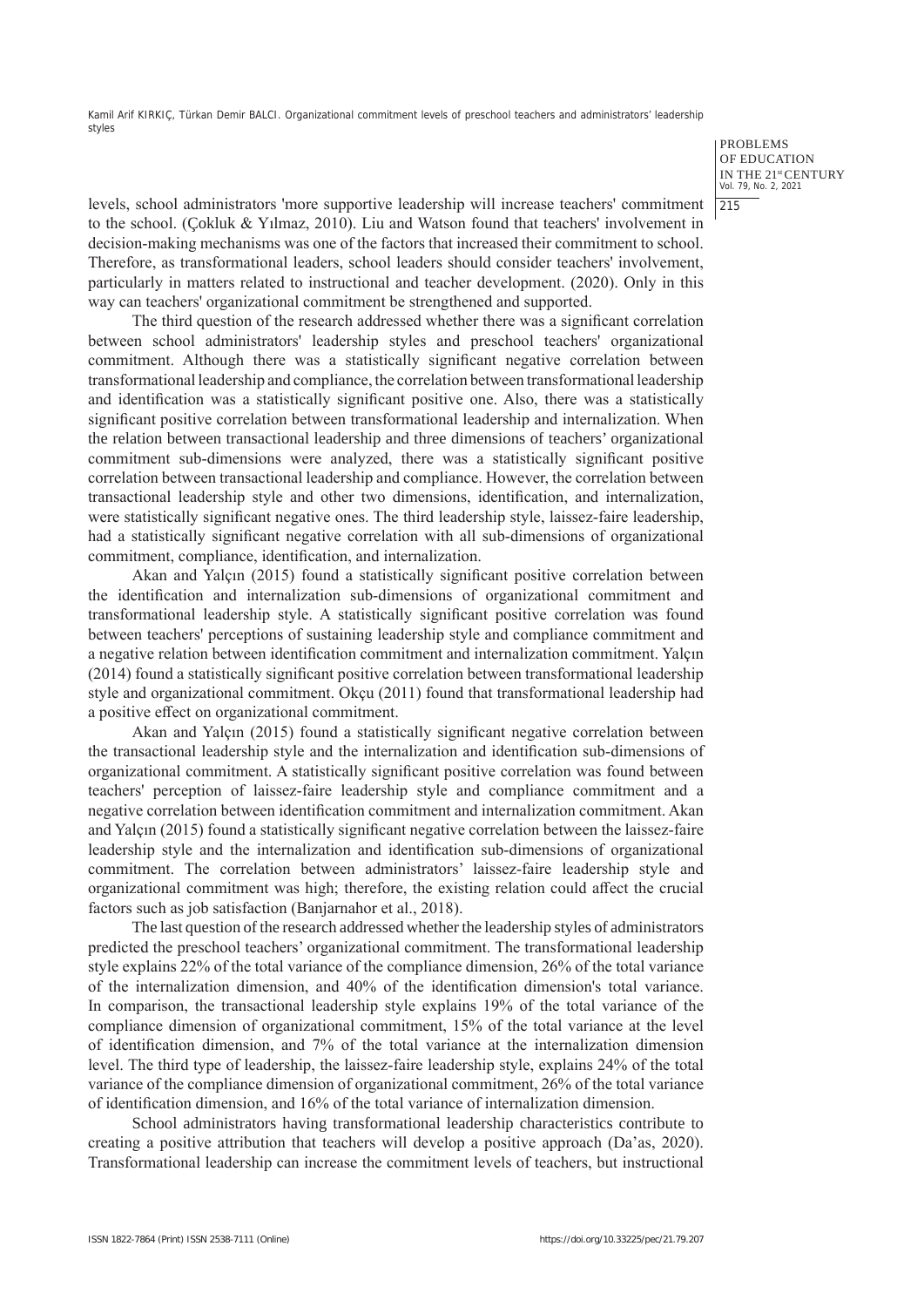PROBLEMS OF EDUCATION IN THE 21st CENTURY Vol. 79, No. 2, 2021 216

leadership increases teachers' commitment to the school by increasing collaboration among teachers (Cansoy, Parlar, & Polatcan, 2020).

Contrary to this result, it was found that the leadership styles of the administrators were limited in the faculty's understanding and adoption of institutional goals. During organizational change, by increasing the participation of lecturers in the decision-making process, lecturers effectively adopt goals in organizational structures rather than managers' leadership styles (Griffioen & de Jong, 2017). Although this research's transformational leadership has a significant effect on teachers' school commitment, there are also other types of leadership like servant leadership that affects the organizational commitment levels of teachers (Cerit, 2010). Another study determined that transformational leadership is related to teachers' organizational trust but not to teacher commitment (Freeman & Fields, 2020). Like in this study, Khasawneh, Omari, and Abu-Tineh found that transformational leadership had a strong effect on the organizational commitment of vocational school teachers (2012). Leadership styles of school principals affect both their organizational commitments and job satisfaction (Banjarnahor et al., 2018). The findings of this study can be used to increase teacher commitment. If the administrators of preschool schools want their teachers to be highly committed to the school, it is recommended that they should adopt transactional leadership as their leadership style. When different leadership styles are adopted, it would be helpful to consider the possible commitment levels of teachers according to the results of the research.

#### **Conclusions and Implications**

It has been determined that preschool teachers show organizational commitment at the highest level of internalization, medium level identification, and the lowest compliance level. It was found that teachers perceived school administrators as transformational leaders, they were indecisive in their perception as a supplementary leader, and their perception of liberator leaders was weak. Pre-school teachers' perceptions of the transformational leadership style negatively correlated with compliance commitment, and there was a significant positive relation between identification commitment and internalization commitment.

This research was conducted by collecting data with scales and using different information acquisition tools and methods. More detailed results can be achieved by using quantitative and qualitative research studies together. Measures should be taken to ensure that educators can work more effectively, using their transformational leadership qualities to manage people's skills. School administrators can adopt participatory, transformational leadership understanding in order to gain transformational leadership skills and to increase the organizational commitment of teachers in the organization. The management of institutions can take in-service training seminars to increase their awareness of the desired leadership behaviors.

In the education field, this research aimed to examine whether there was a relation between administrators' leadership styles and preschool teachers' organizational commitment levels according to preschool teachers' perceptions. Because in preschool institutions, teachers' institutional commitment is essential for the development of students. It is vital for administrators to be aware of this and to know the impact of the leadership styles they adopt on teachers' commitments.

 This research has different limitations. The first of these limitations is that the participants are only teachers working in public schools. Besides, the fact that the study is local and that it is done in a relatively short time is among the limitations of the study.

Despite the limitations mentioned above, it presents essential findings and comments for policymakers in the selection and training of school administrators, preschool teachers, and educational administrators in order to reveal the correlation between preschool teachers' organizational commitment levels and school administrators' perceived leadership styles. In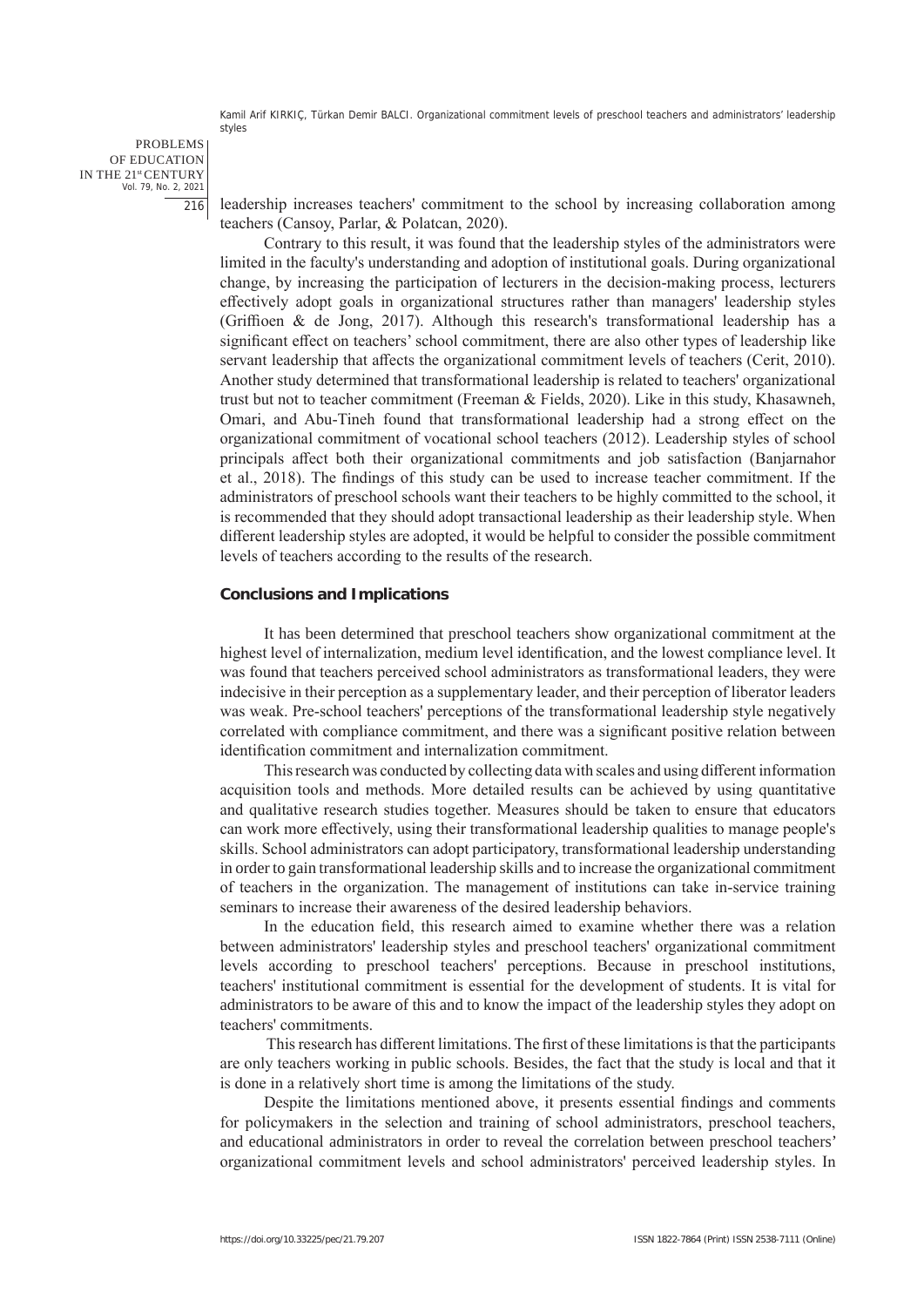> PROBLEMS OF EDUCATION IN THE 21st CENTURY Vol. 79, No. 2, 2021  $|217$

order to help teachers and administrators to understand each other in preschool institutions, it appears that the leadership styles of administrators affect them in terms of teachers.

## **Acknowledgments**

The authors would like to thank all teachers who participated in the research and Carol Williams; Kasım Varlı for the English language review. The second author's graduate thesis was used to write this article, which the first author supervised.

#### **References**

- Abasilim, U., Gberevbie, D., & Osibanjo, O. (2019). Leadership styles and employees' commitment: Empirical evidence from Nigeria. *SAGE Open, 9*(3), 1–15. https://doi.org/10.1177%2F2158244019866287
- Akan, D., Yalçın, S., & Yıldırım, İ. (2017, May 11-13). *Okul yöneticilerinin liderlik stilleri ile*  öğretmenlerin *pozitif psikolojik sermaye düzeyleri arasındaki ilişkinin incelenmesi.* [Investigation of the relationship between leadership styles of school administrators and teachers' positive psychological capital levels]. 12th International Educational Management Symposium, Ankara, Turkey.
- Akan, D., Yıldırım, İ., & Yalçın, S. (2014). Okul Müdürlerinin Liderlik Stili Ölçeğinin Geliştirilmesi (OMLSÖ) [Developing leadership style scale of school principals (OMLSÖ)]. *Elektronik Sosyal Bilimler Journal, 13*(51), 392-415. https://doi.org/10.17755/esosder.28743
- Akan, D., & Yalçın, S. (2015). Okul yöneticilerinin liderlik stilleri ile öğretmenlerin örgütsel bağlılıkları arasındaki ilişkinin incelenmesi [Examining the relationship between school administrators 'leadership styles and teachers' organizational commitment]. *Journal of Education and Humanities: Theory and Practice, 6*(11), 123-150.
- Allen, N. J., & Meyer, J. P. (1990). The measurement and antecedents of affective, continuance, and normative commitment to the organization. *Journal of Occupational Psychology, 63*(1), 1-18. https://doi.org/10.1111/j.2044-8325.1990.tb00506.x
- Avcı, A. (2015). Örgütsel vatandaşlık davranışları: kavramsal gelışımı ve eğıtım örgütlerı açısından etkıleri [Organizational citizenship behaviors: Its conceptual development and its effects on educational organizations]. *Hasan Ali Yücel Eğitim Fakültesi Journal, 12*(2), 11-26.
- Avcı, A. (2017). Örgütsel bağlılık: Kavramsal çerçevesi ve eğitim örgütleri açısından etkileri [Organizational commitment: Its conceptual framework and its effects on educational organizations]. *International Periodical for the Languages, Literature and History of Turkish or Turkic, 12*(6), 55-76. http://dx.doi.org/10.7827/TurkishStudies.11535
- Balay, R. (2000). Özel *ve resmi liselerde yönetici ve* öğretmenlerin örgütsel *bağlılığı* [Organizational commitment of administrators and teachers in private and public high schools] [Unpublished doctoral dissertation]. Ankara University.
- Balcı, A. (2003). Örgütsel *sosyalleşme kuram strateji ve taktikler [Organizational socialization theory, strategy and tactics]*. Pegem A Publications.
- Banjarnahor, H., Hutabarat, W., Sibuea, A. M., & Situmorang, M. (2018). Job satisfaction as a mediator between directive and participatory leadership styles toward organizational commitment. *International Journal of Instruction, 11*(4), 869-888. https://doi.org/10.12973/iji.2018.11455a
- Celep, C. (2014). *Eğitim* örgütlerinde örgütsel *adanma* [Organizational commitment in educational organizations]. Nobel Publications.
- Cerit, Y. (2010). The effects of servant leadership on teachers' organizational commitment in primary schools in Turkey. *International Journal of Leadership in Education, 13*(3), 301- 317. https://doi.org/10.1080/13603124.2010.496933
- Chiun, Lo, M., Ramayah, T., & Wei Min, H. (2009). Leadership styles and organizational commitment: A test on Malaysia manufacturing industry. *African Journal of Marketing Management*, *1*(6), 133- 139. https://doi.org/10.1080/13602380903355676
- Çetin, M. (2004*).* Örgüt *kültürü ve* örgütsel *bağlılık* [Organizational commitment in educational organizations]*.* Nobel Publications.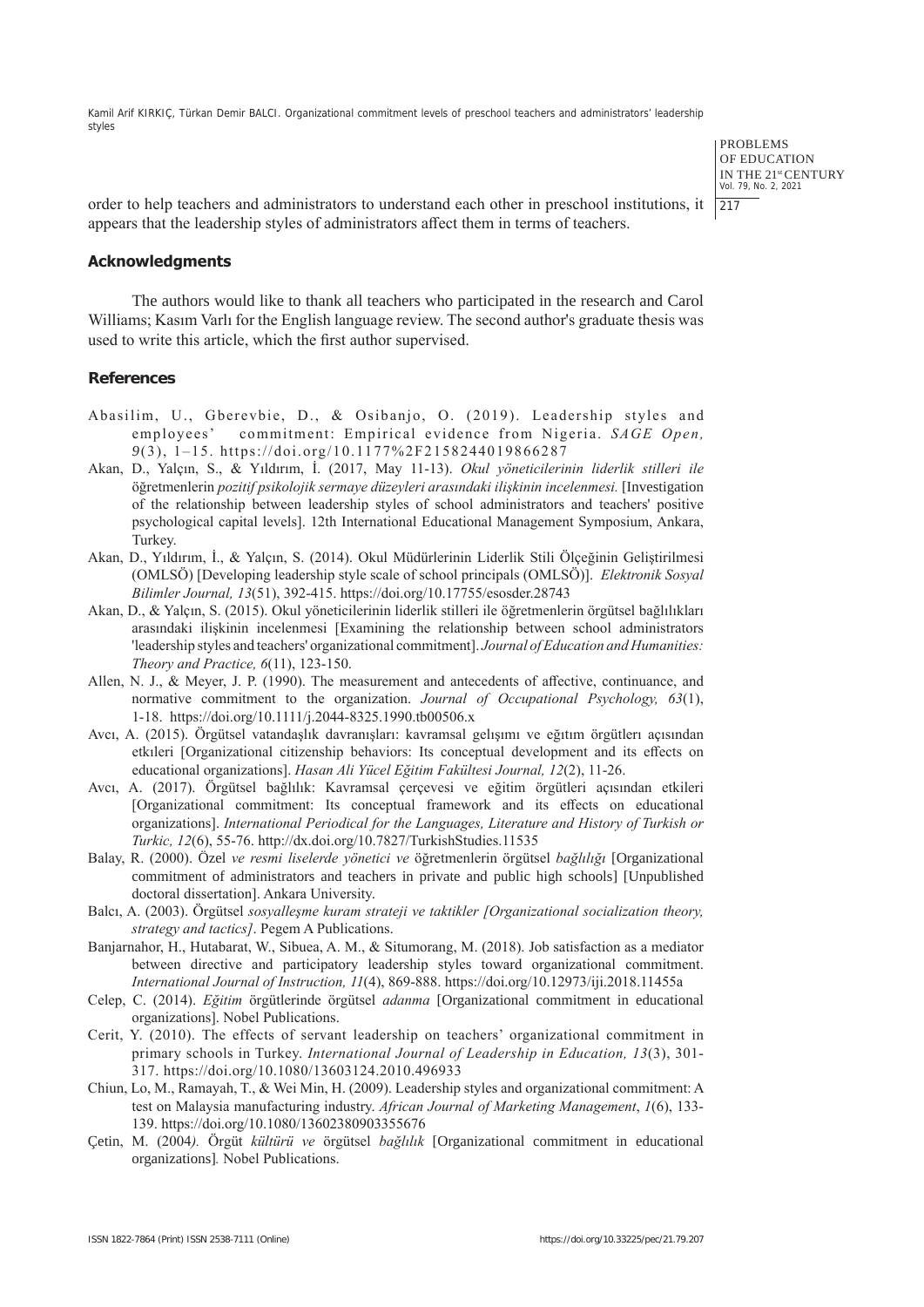#### PROBLEMS OF EDUCATION IN THE 21st CENTURY Vol. 79, No. 2, 2021 218

- Çokluk, Ö., & Yılmaz, K. (2010). The relationship between leadership behavior and organizational commitment in Turkish primary schools. *Bilig, 54,* 75-92.
	- Da'as, R. (2020). Between principals' and a teacher's perspective taking: the role of transformational and transactional leadership styles. *International Journal of Leadership in Education*, 1-23. https://doi.org/10.1080/13603124.2020.1850871
	- Erceylan, N. (2010). *Yöneticilerin liderlik davranışlarının* çalışanların örgütsel *bağlılıkları* üzerindeki *etkileri ve bir araştırma [The effects of managers 'leadership behaviors on employees' organizational commitment and a research]* [Unpublished master's thesis]. İnönü University.
	- Eren, E. (2018). *Stratejik yönetim ve işletme politikası [Strategic management and business policy]*. Beta Publications.
	- Freeman, G. T., & Fields, D. (2020). School leadership in an urban context: Complicating notions of effective principal leadership, organizational setting, and teacher commitment to students. *International Journal of Leadership in Education,* 1-21. https://doi.org/10.1080/13603124.2020.1818133
	- Gardner, A. (2018). *The relationship between organizational commitment and transformational and transactional leadership styles in government contract employees* [Unpublished doctoral dissertation]. Liberty University.
	- George, D., & Mallery, M. (2010). *SPSS for windows step by step: A Simple Guide and Reference, 17.0 Update*, (10th Edition). Pearson.
	- Griffioen, D.M.E., &. de Jong, U. (2017) The influence of direct executive managers on lecturers' perceptions on new organizational aims in times of academic drift. *International Journal of Leadership in Education, 20*(4), 451-467. https://doi.org/10.1080/13603124.2015.1066867
	- Heidmets, M., & Liik, K. (2014). School principals' leadership style and teachers' subjective well-being at school. *Problems of Education in the 21st Century*, *62*, 40-50.
	- Hoşcan, Y., Oktal, Ö., Hepkul, A., Kağnıcıoğlu, H., & Sevim, A. (2004). *Yönetim bilgi sistemi*  [Management information system]. AÖF Publications.
	- İbicioğlu, H. (2000). Örgütsel bağlılıkta paradigmatik uyumun yeri [The place of paradigmatic fit in organizational commitment]. *Dokuz Eylül* Üniversitesi İktisadi İdari *Bilimler Fakültesi Journal*, *15*(1), 13-22.
	- İmamoğlu, G. (2011). İlköğretim *okulu* öğretmenlerinin örgütsel *bağlılık düzeyleri ve* örgütsel *adalet algıları arasındaki ilişki* [The relationship between primary school teachers' organizational commitment levels and their perceptions of organizational justice] [Unpublished master's thesis]. Gazi University.
	- Kantos, E. Z. (2011). Örgüt metaforlarında liderlik: Kavramsal bir çözümleme [Leadership in organizational metaphors: A conceptual analysis]. *Eğitim Bilimleri Araştırmaları Journal*, *1*(1), 135-158.
	- Karasar, N. (2017). *Bilimsel araştırma yöntemi* [Leadership in organizational metaphors: a conceptual analysis]. Nobel Publications.
	- Karip, E. (1998). Dönüşümcü liderlik [Transformational leadership]. *Kuram ve Uygulamada Eğitim Yönetimi Journal*, *4*(16). https://dergipark.org.tr/en/pub/kuey/issue/10380/127019
	- Kaya, M., & Selvitop, A. (2017). Leadership and organizational commitment in educational context: A meta- analytic review. *Dicle University Journal of Ziya Gökalp Faculty of Education*, (31), 719- 728. https://doi.org/10.14582/DUZGEF.1822
	- Khasawneh, S., Omari, A., & Abu-Tineh, A. M. (2012). The relationship between transformational leadership and organizational commitment: The case for vocational teachers in Jordan. *Educational Management Administration & Leadership, 40*(4), 494–508. https://doi.org/10.1177/1741143212438217
	- Kugiejko, M. (2015). A professional skill set of a teacher and university lecturer in relation to the causes and prevention of job burnout. *Problems of Education in the 21st Century, 67,* 40-51. http://www.scientiasocialis.lt/pec/files/pdf/vol67/40-51.Kugiejko\_Vol.67\_PEC.pdf
	- Liu, Y., & Watson, S. (2020). Whose leadership role is more substantial for teacher professional collaboration, job satisfaction and organizational commitment: A lens of distributed leadership. *International Journal of Leadership in Education,* 1-29. https://doi.org/10.1080/13603124.2020 .1820580
	- Okçu, V. (2011). *Okul yöneticilerinin liderlik stilleri ile* öğretmenlerin örgütsel *bağlılıkları ve yıldırtma yaşama düzeyleri arasındaki ilişkilerin incelenmesi* [Examining the relationship between leadership styles of school administrators and teachers' organizational commitment and intimidation] [Unpublished master's thesis]. Gazi University.